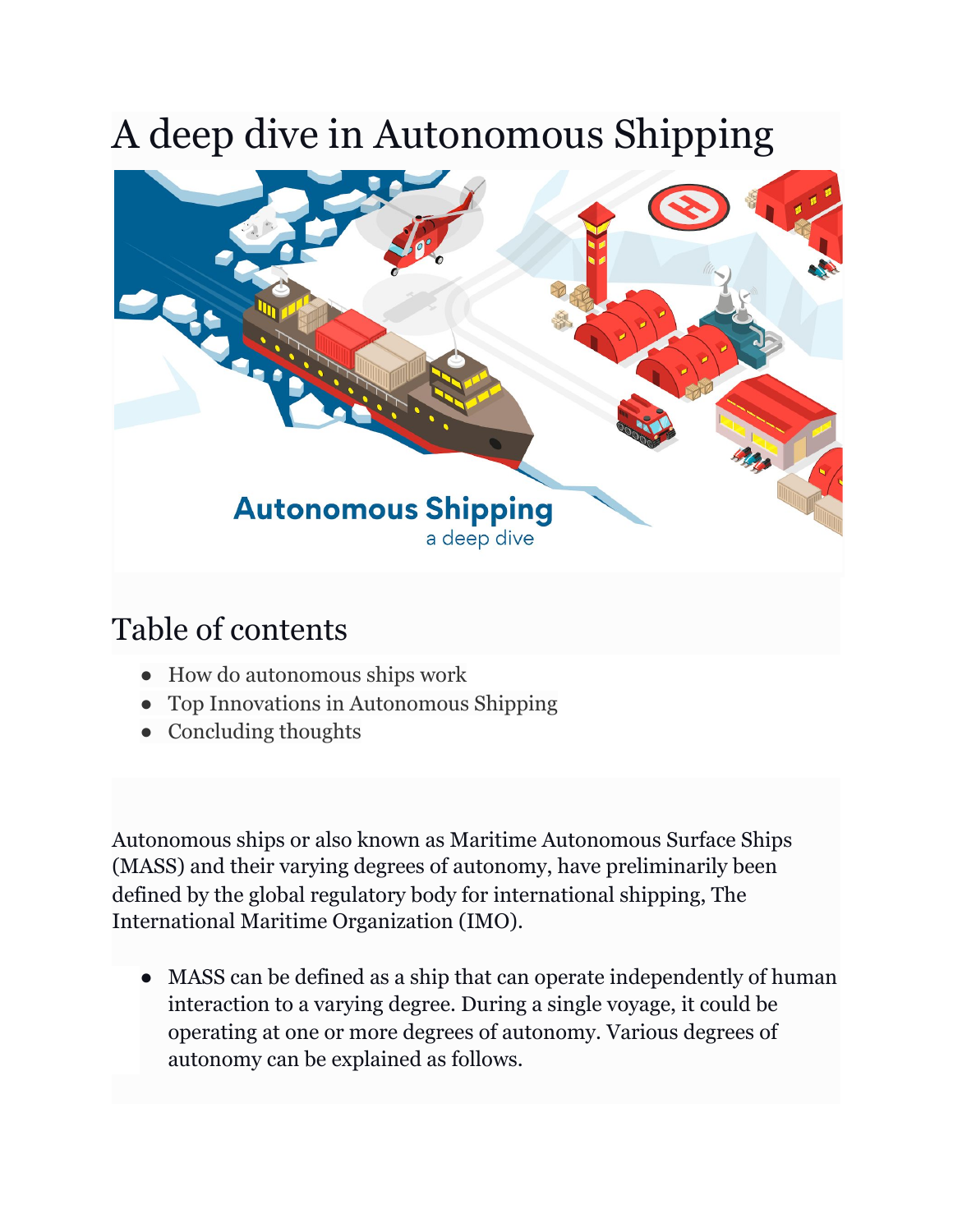- 1. Ship with automated processes and decision support: Some operations of the ship may be automated, but automation only helps seafarers make informed decisions rather than controlling the ship's navigation. The ship's crew are on board, and they operate and control the shipboard systems and functions.
- 2. The ship is operated and controlled remotely, but the crew is still on board for emergencies.
- 3. The ship is operated and controlled remotely, and there is no crew on board.
- 4. Full autonomy: The ship's operating system can make decisions and determine actions by itself without any human intervention.

The COVID-19 pandemic is accelerating technological advances across just about every industry; as lockdowns ease and the world adapts to a new paradigm, shipping management and maritime automation could gain significant traction. Although currently only automobiles, trucks, and drones are a part of the autonomous transport picture. Ships and other maritime vessels, according to the International Chamber of Shipping (ICS), constitute around 90% of all international trade, making them the "lifeblood" of the global economy.

## How do autonomous ships work?

An autonomous ship gets its inputs from a set of electronic senses that then inform an electronic brain. The brain computes this data based on some algorithms allowing the vessel to navigate safely and avoid collisions. A ship's ability to establish and communicate positional and surrounding information and make decisions based on that information is vital to developing autonomous operations. There are three main aspects to it.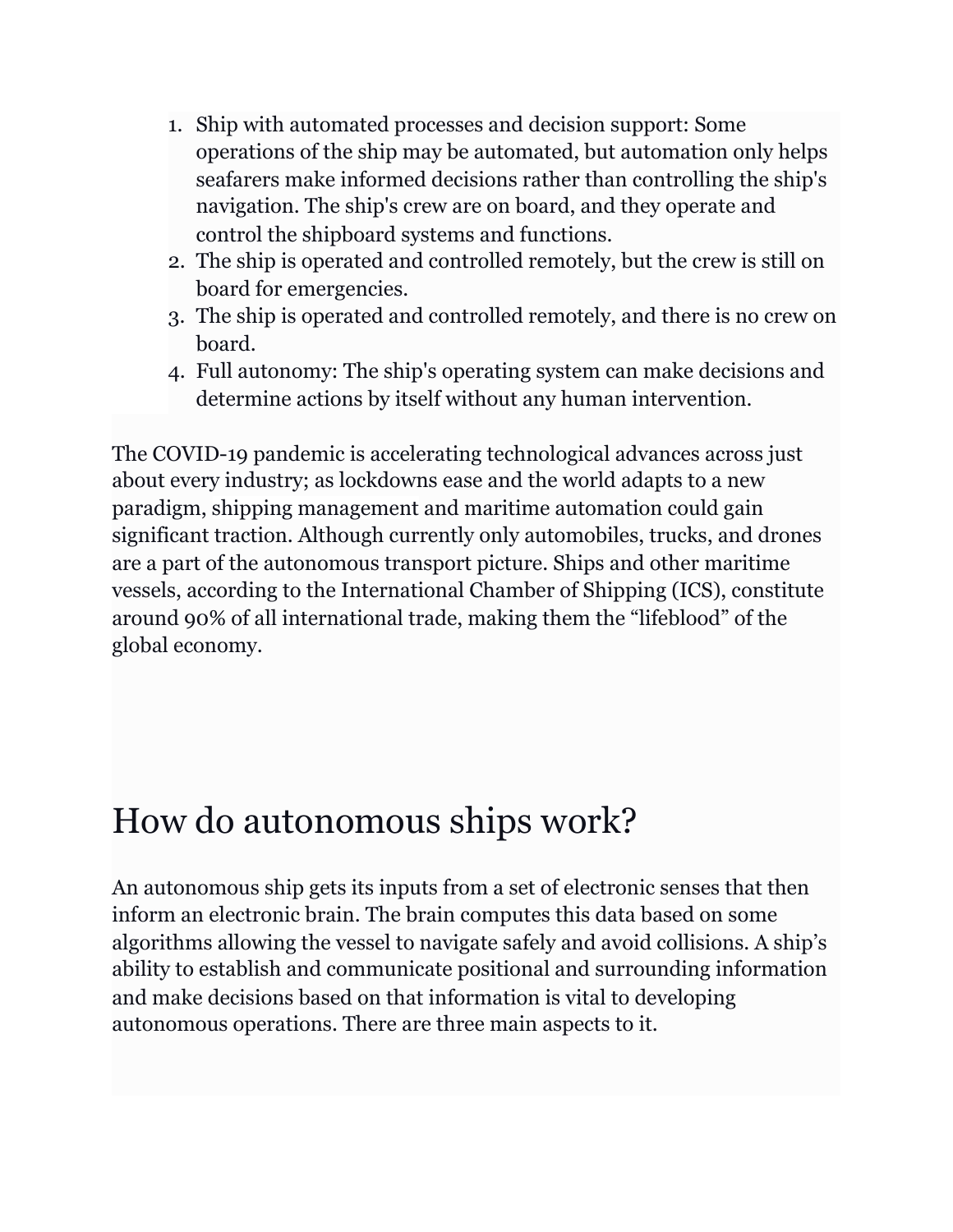### Sensors

Current sensor technology is quite competent and found in many forms of autonomous vehicle operation, most notably cars. Various sensor technologies render a vessel or its remote operators an accurate perspective of its spatial environment at all times and in all conditions. Inputs from several types of sensors like radars, high definition visual cameras, thermal imaging, and LIDAR can either be used independently, but Rolls Royce's AAWA project concludes that fusing multiple sensor inputs provides the best results. According to them, fusing sensor information is already possible with the current technology; it is just a matter of finding the optimum way to combine the different sensor technologies in a range of operating and climatic conditions that will be the subject of a series of tests at sea.

## Control algorithms

Navigation and collision avoidance are particularly important for any ship, especially those with any amount of autonomy, allowing them to decide what action to take in the light of sensory information received. The decision algorithms behind this require an interpretation of maritime rules and regulations. Control algorithms are like an electronic brain for autonomous or semi-autonomous vessels. Its development is a gradual and iterative process that is subject to an extensive amount of testing and simulation.

## Communication and connectivity

With current autonomous shipping technologies, connectivity between the ship and the crew is crucial. An adequate communication link between the ship's sensors, control algorithms, and remote control location(when necessary) is very crucial to the seamless functioning of an autonomous ship. These communications need to be accurate, scalable, bi-directional, and supported by multiple systems.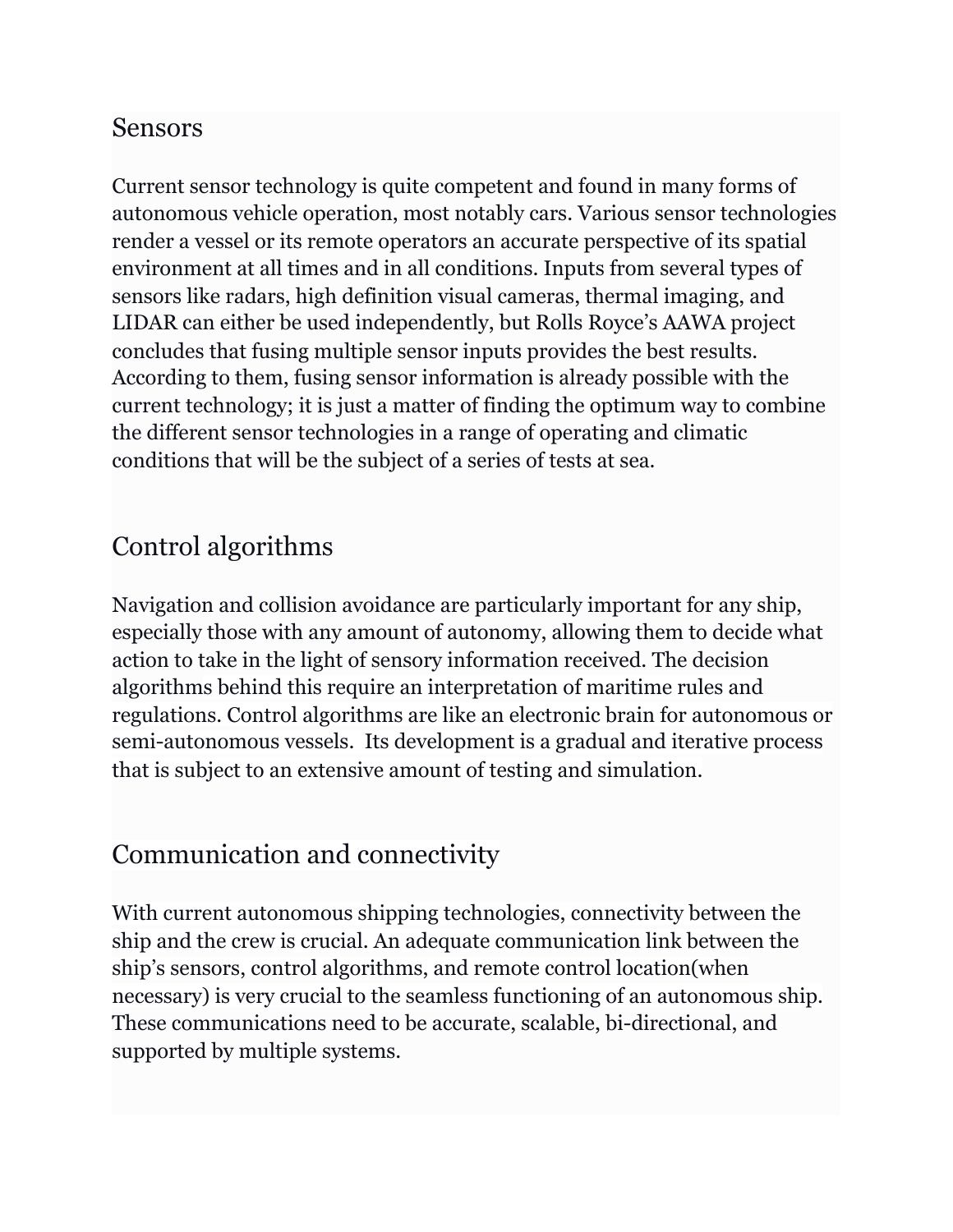## Top innovations in Autonomous shipping

The current global pandemic is expediting the automation efforts in the shipping industry, and it shall take inspiration from the innovation evolution of autonomous technologies in the automobile and aviation industry. Initially, the automation shall focus on narrow use case scenarios and gradually be more capable of handling further autonomy. Current automation technologies do not take full control of the ship, but semi-automated systems help reduce the stress on the bridge. Semi-automated systems consistently monitor the vessel's overall navigational situation, issue alerts, and calculate possible collision scenarios.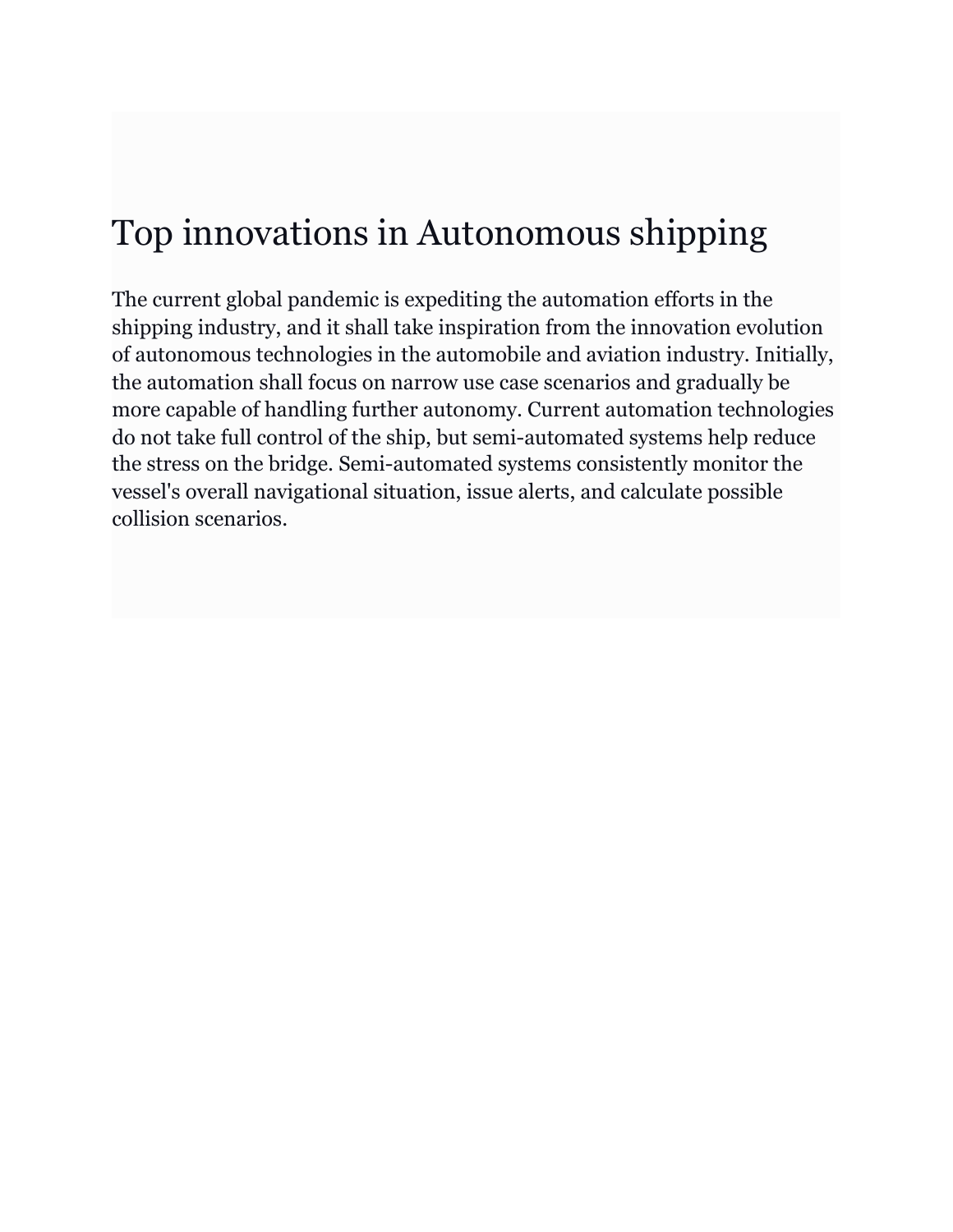## Collision Avoidance System



Orca AI's collision avoidance system at work

(Source: <https://www.orca-ai.io/solutions>)

Orca AI, a Tel-Aviv based company, has developed an intelligent navigation system which can detect objects and other ships, measure the distance from them, and alerts the crew with risk assessment of a possible collision using AI. The data required for this detection and assessment is extracted from multiple sensors, such as thermal and low-light cameras installed on the vessel.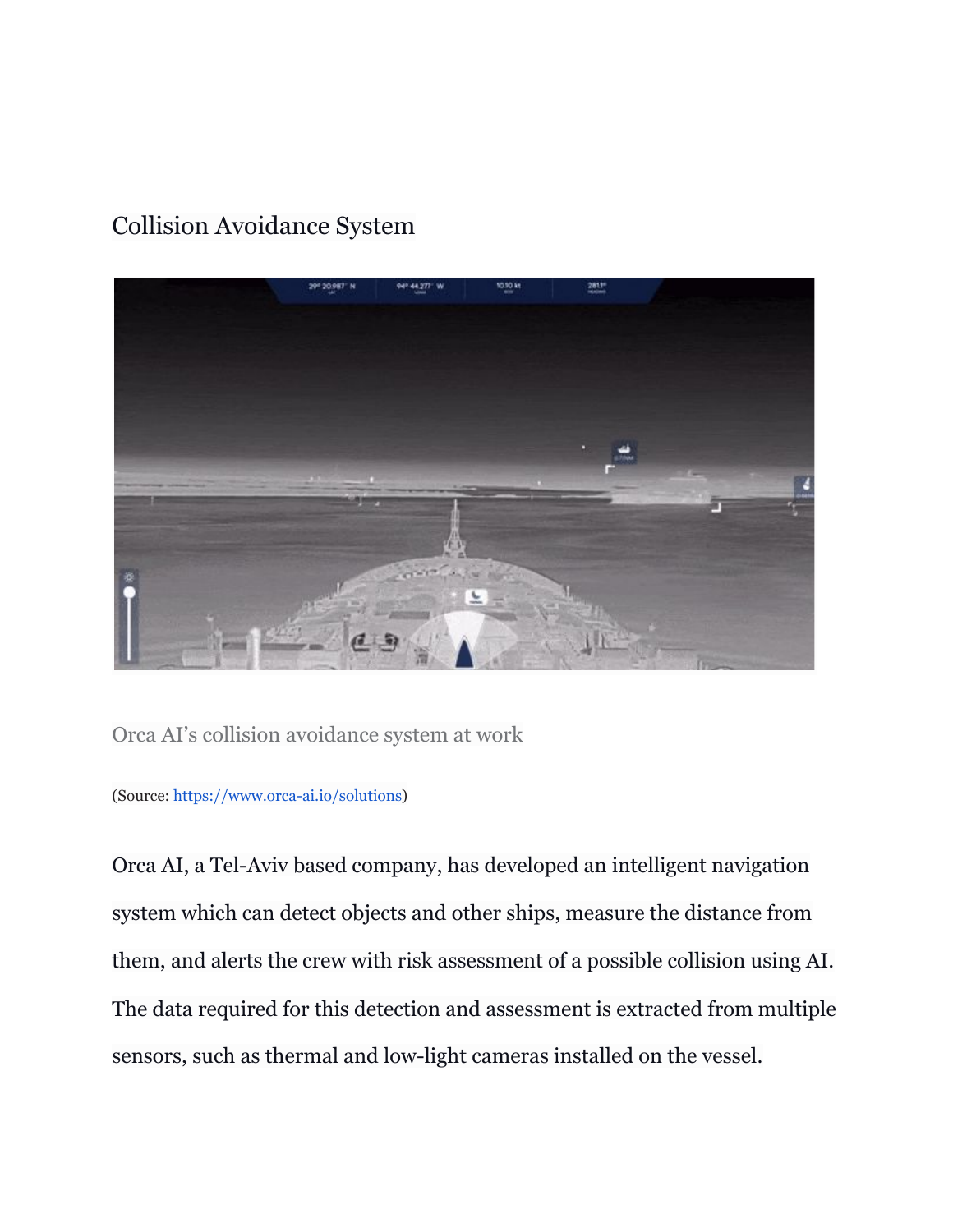

### Orca hardware

(Source: <https://www.orca-ai.io/solutions>)

According to the Maritime Journal, human error accounts for 75% of marine liability losses. And a vast majority of accidents happen in ports, narrows, or straits where multiple vessels are in close proximity to each other. The problem is only pronounced by narrow waterways and low-light conditions in these areas. Although Sonar and other systems have long been used for marine navigation, they require constant monitoring and lack the efficiency and accuracy needed to mitigate these problems.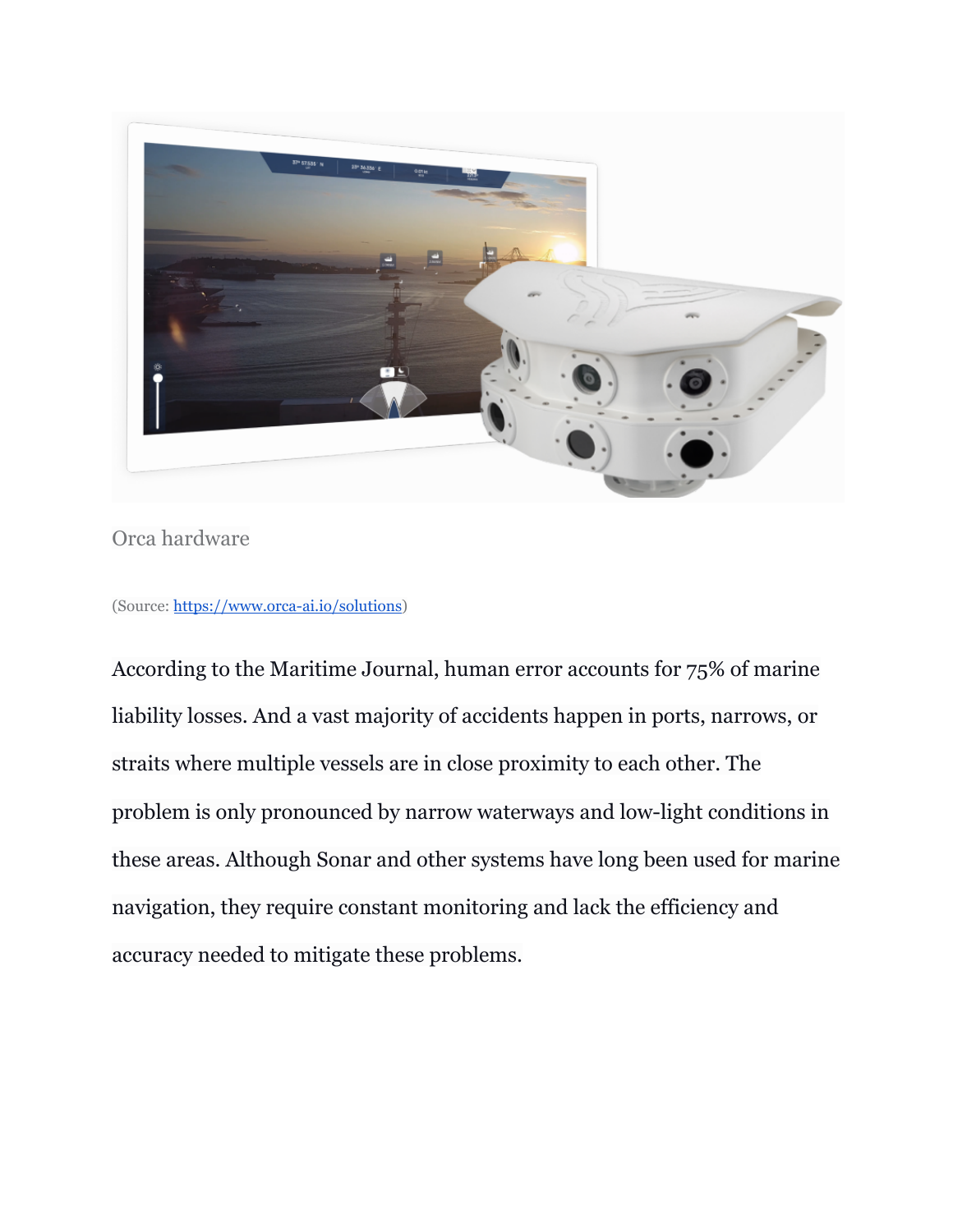## Fully Autonomous electric container ship



### Yara Birkeland

(Source:

[https://www.kongsberg.com/maritime/support/themes/autonomous-ship-project-key-facts-about-yara](https://www.kongsberg.com/maritime/support/themes/autonomous-ship-project-key-facts-about-yara-birkeland/)[birkeland/](https://www.kongsberg.com/maritime/support/themes/autonomous-ship-project-key-facts-about-yara-birkeland/))

Since 2017, Norweigian company Yara International and Kongsberg have been working to put an electric, autonomous container ship into service. The Yara Birkeland Autonomous Ship Project would span across three ports and 12 nautical miles in southern Norway.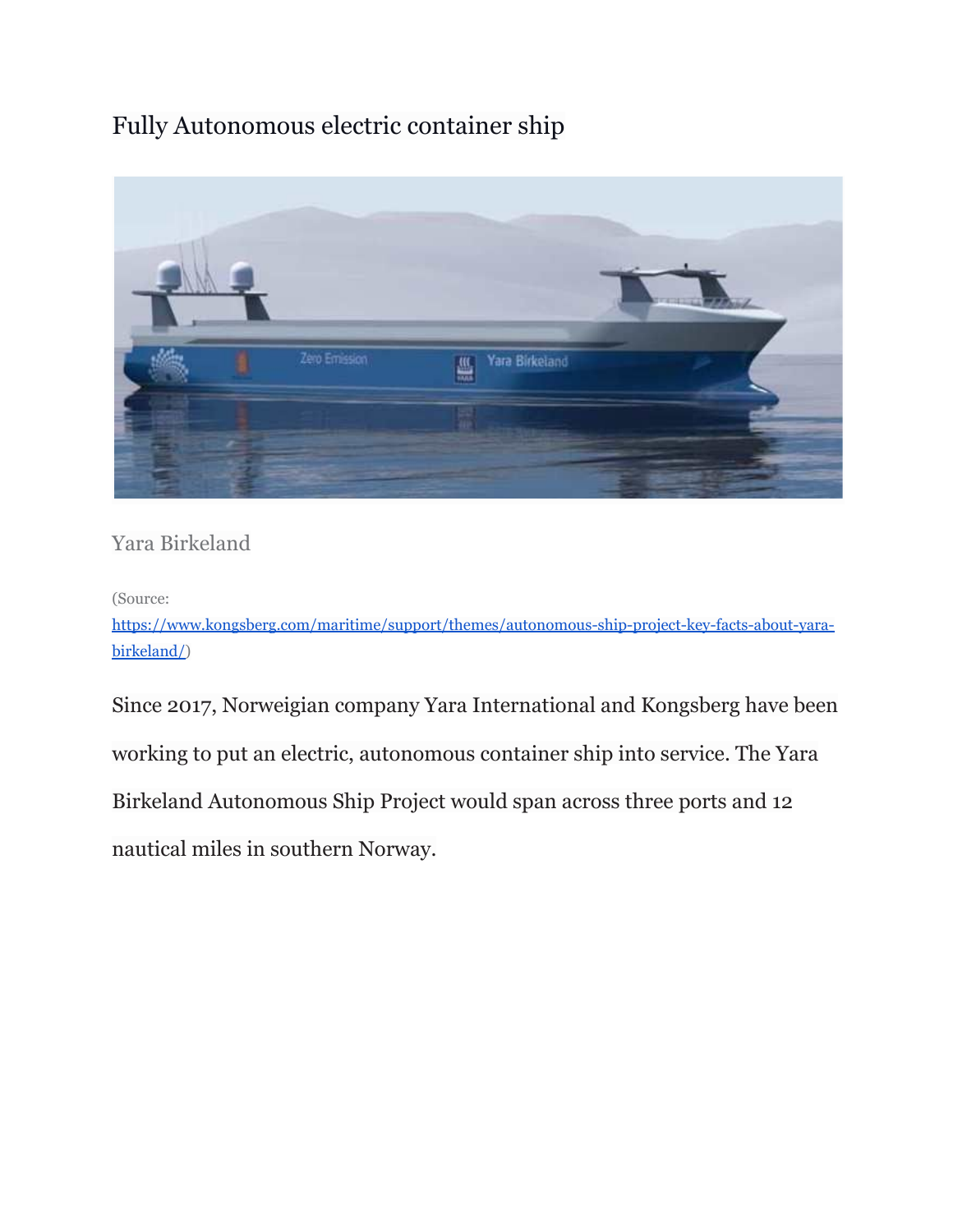

Yara Birkeland's proposed route in southern Norway

#### (Source:

[https://www.kongsberg.com/maritime/support/themes/autonomous-ship-project-key-facts-about-yara](https://www.kongsberg.com/maritime/support/themes/autonomous-ship-project-key-facts-about-yara-birkeland/)[birkeland/](https://www.kongsberg.com/maritime/support/themes/autonomous-ship-project-key-facts-about-yara-birkeland/))

The ship houses sensors like radar, lidar, and infrared cameras to collect positional data, which is then fed to the automation algorithms, thus helping automatic maneuvering and positioning of the ship. The ship also sports an automated mooring system, which allows for berthing and unberthing without any human intervention. The Yara Birkeland initially will have a crew but will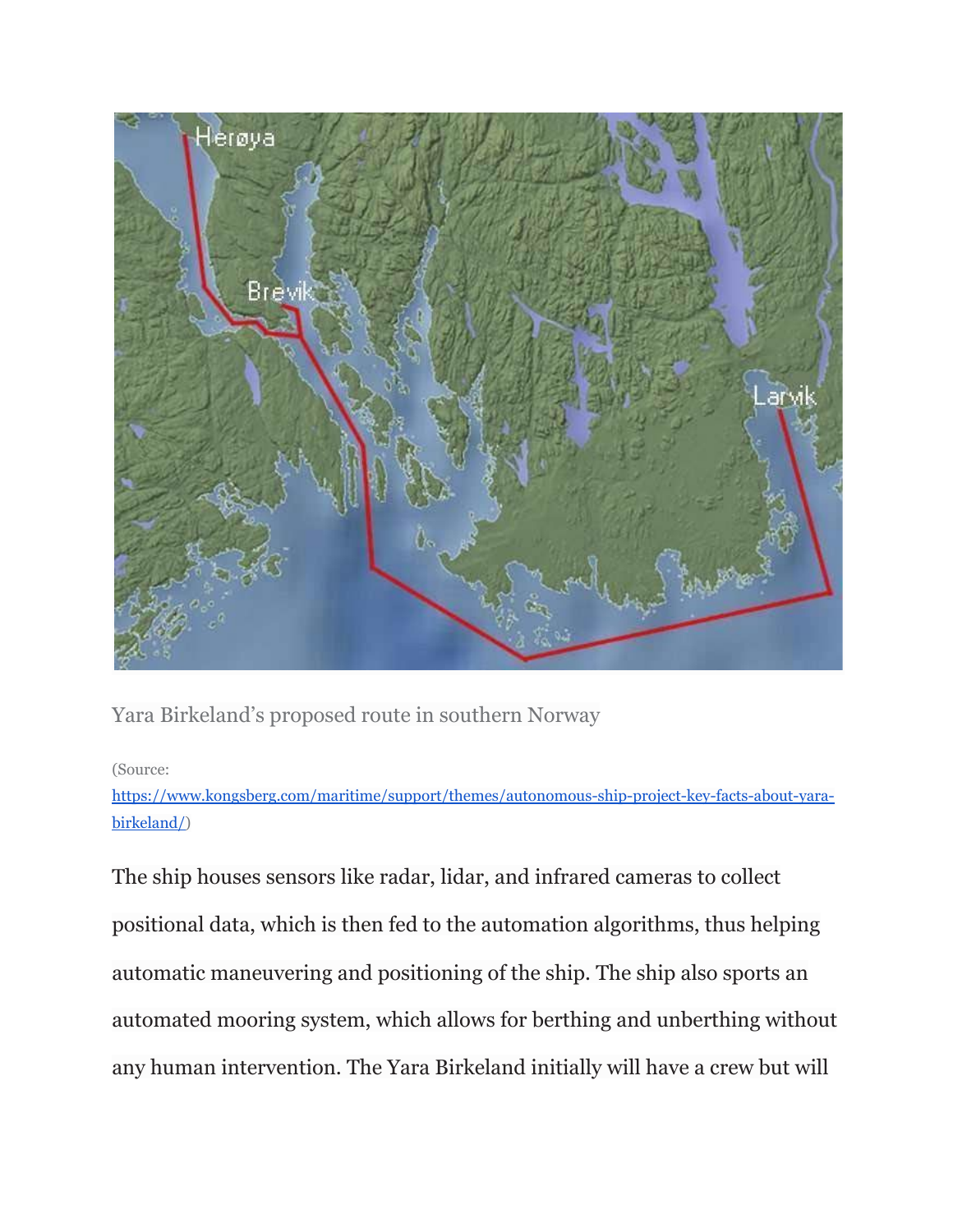progressively transition to full autonomy. Along the ship's route, operation centers will be equipped to handle emergencies remotely and support the onboard AI's decision-making.

Every day, about 100 diesel trucks are used by YARA to transport fertilizer in this route. Through this project, they are effectively removing approximately 40,000 trucks a year from the roads. This will contribute greatly to eliminate CO2 and NOx emissions, reduce congestion, cut noise pollution, and improve road safety.

This project represents just a part of Kongsberg's broader effort to incorporate more autonomy to seafaring container vessels. Kongsberg has already developed and demonstrated auto crossing and autodocking technology.

In 2018, Kongsberg partnered with Wilhelmsen and launched a joint venture called Massterly, designing land-based operation centers to control and monitor Norway's autonomous ships.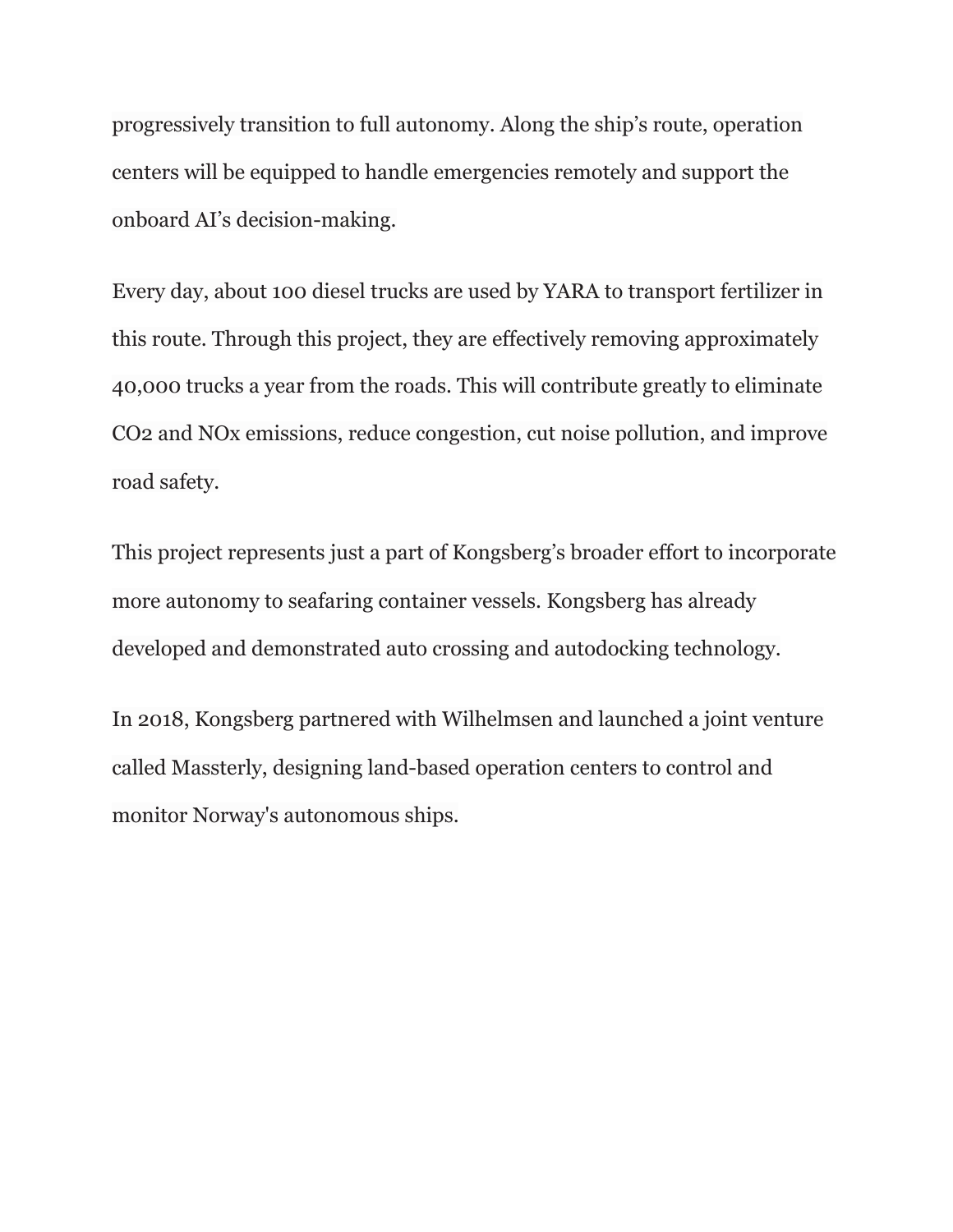## Mayflower Autonomous Ship



Mayflower Autonomous Ship route map

(Source[:https://venturebeat.com/2020/08/17/the-role-of-autonomous-ships-in-a-world-wary-of-pande](https://venturebeat.com/2020/08/17/the-role-of-autonomous-ships-in-a-world-wary-of-pandemics/) [mics/](https://venturebeat.com/2020/08/17/the-role-of-autonomous-ships-in-a-world-wary-of-pandemics/) )

Promare, a US-based marine research and exploration organization, is scheduled in 2021 to commission a crewless ship piloted by an IBM powered AI captain across the Atlantic Ocean. The Mayflower Autonomous Ship (MAS), chiefly propelled by solar power, will make the same journey as the original Mayflower did 400 years ago. The ship would enter the deep ocean waters on this transatlantic journey, where satellite or cloud connectivity would be unavailable. So, all data processing required for the functioning and navigational assistance must be available on the ship itself.

Mayflower's AI Captain can detect and identify ships, buoys, and other potential hazards. Using an onboard automatic identification system (AIS), Mayflower can also access information regarding the class, weight, speed, and cargo type of the ships in front of it. It can also accept and interpret radio broadcast warnings from a cargo ship.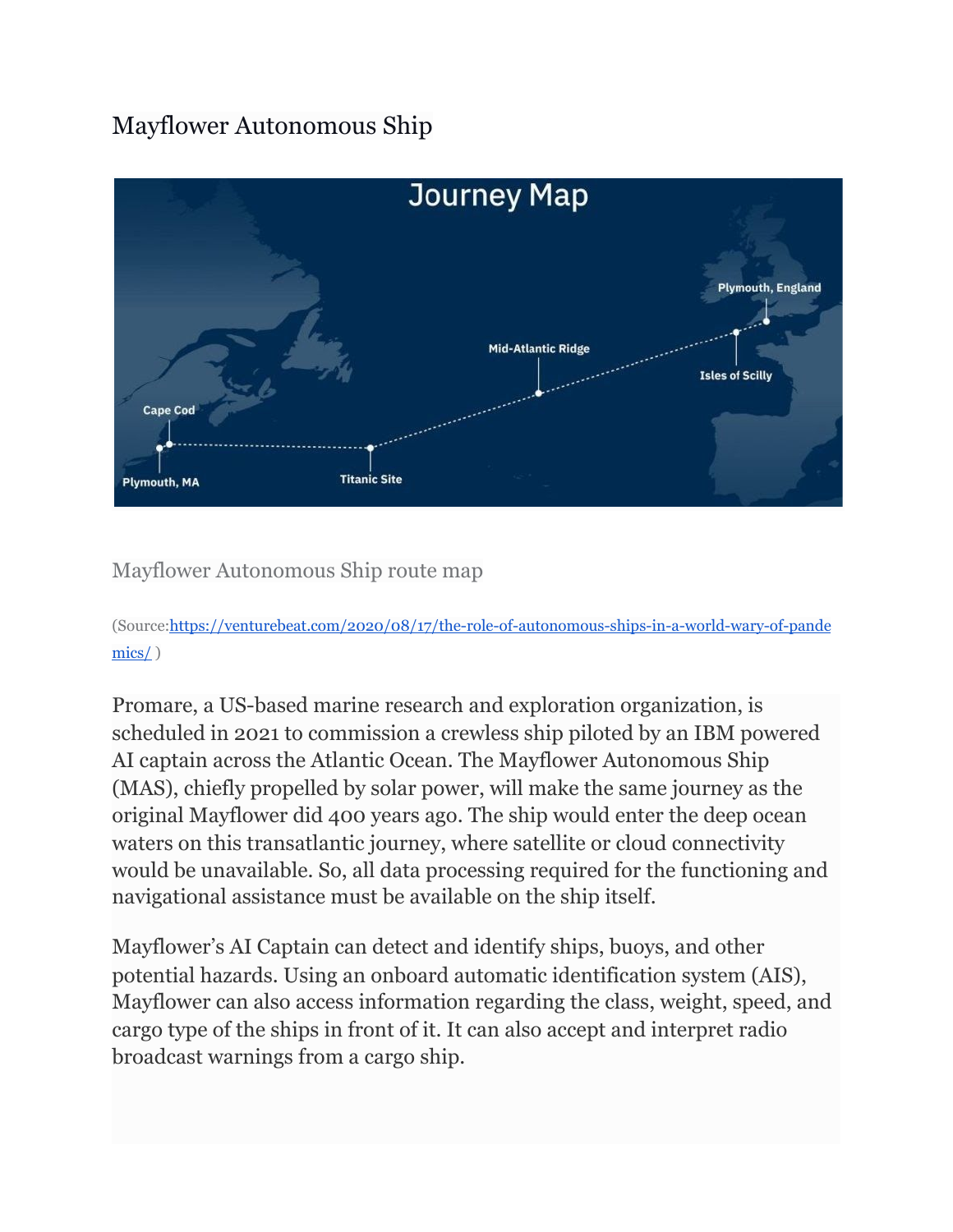

15th September 2020, Launch of Mayflower Autonomous Ship

(Source: <https://newsroom.ibm.com/2020-09-15-Mayflower-Autonomous-Ship-Launches>)

MAS will carry research pods on its two-week-long voyage to gather data about ocean health while simultaneously showcasing how an autonomous vessel can manage on its own at sea. This also sets the stage for further use cases, from defense and commercial shipping to marine insurance.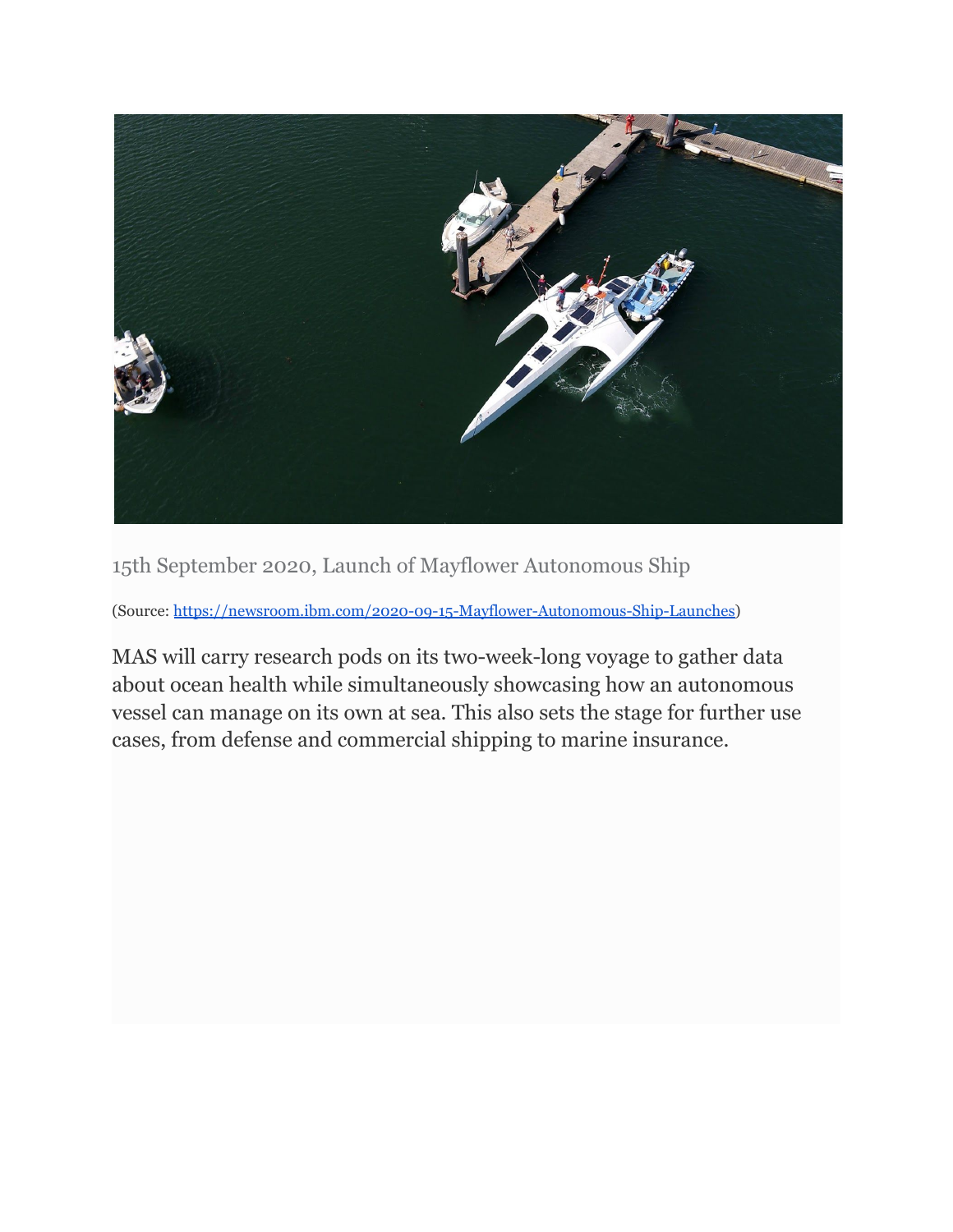### Rolls Royce powered ferry service



#### (Source:

[https://www.rolls-royce.com/media/press-releases/2018/03-12-2018-rr-and-finferries-demonstrate-wor](https://www.rolls-royce.com/media/press-releases/2018/03-12-2018-rr-and-finferries-demonstrate-worlds-first-fully-autonomous-ferry.aspx) [lds-first-fully-autonomous-ferry.aspx\)](https://www.rolls-royce.com/media/press-releases/2018/03-12-2018-rr-and-finferries-demonstrate-worlds-first-fully-autonomous-ferry.aspx)

In 2018, a collaborative effort of Rolls-Royce and Finnish ferry operator Finferries, have successfully demonstrated the world's first fully autonomous ferry. The demonstration was conducted on the Parainen-Nauvo-route in the archipelago south of the city of Turku, Finland. Falco is a 53.8-meter double-ended car ferry that entered service with Finferries in 1993. On its maiden autonomous voyage, the car ferry Falco invited 80 VIP guests aboard and conducted the journey under fully autonomous control using Rolls-Royce Ship Intelligence technologies.

The vessel detected objects utilizing a fusion of advanced sensors to build a detailed real-time picture of its spatial environment, with a level of accuracy beyond that of the human eye. This situational awareness picture is then relayed to Finferries' remote operating center, 50 kilometers away in Turku city center. Here, on land, a captain monitors the autonomous operations and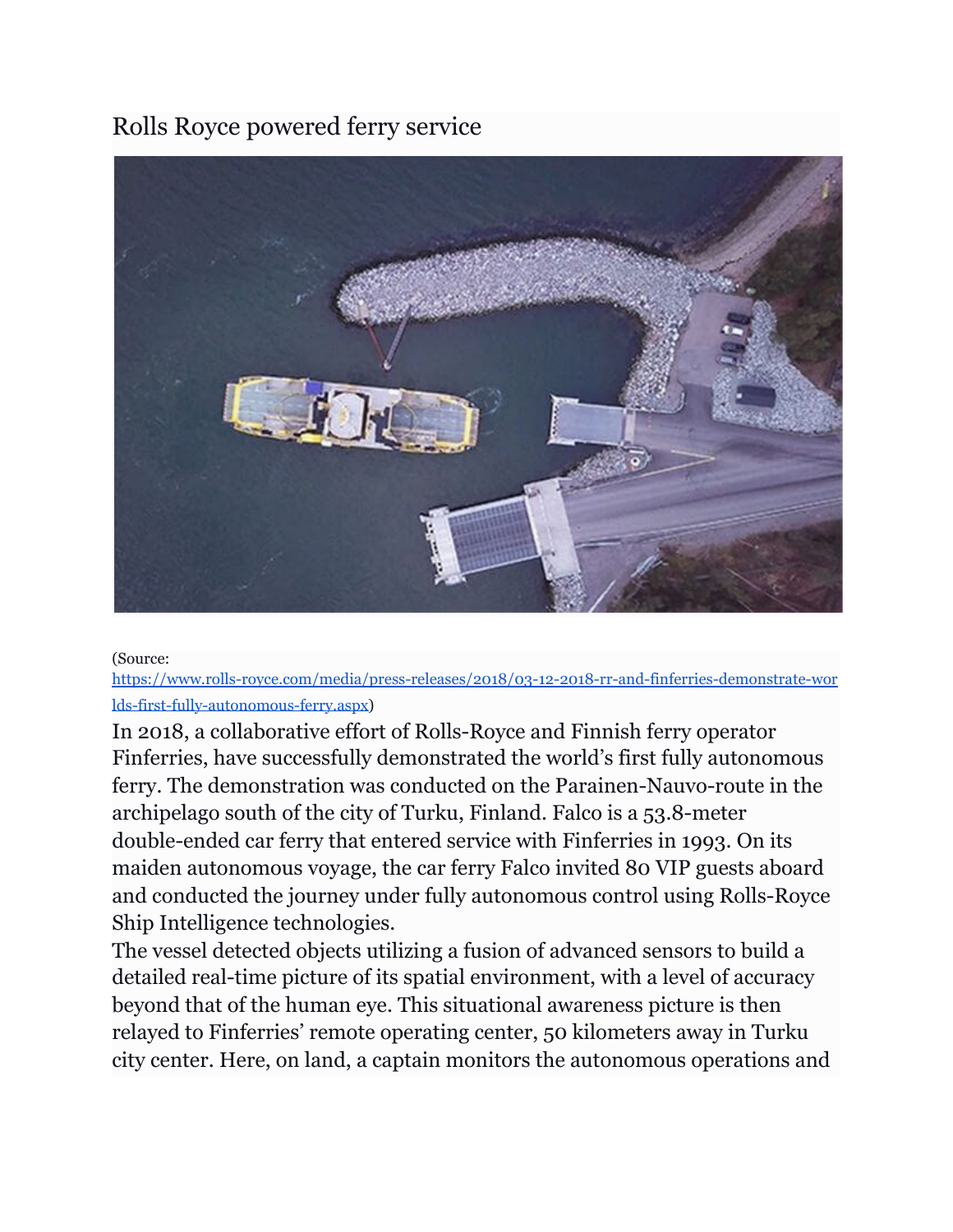can, in emergency cases, take control of the vessel. Apart from that, the vessel also utilizes AI to conduct collision avoidance and automated berthing.

To develop the technologies required to shape the global autonomous shipping industry's future, Rolls-Royce has opened a cutting edge Research & Development center in Turku, Finland. Rolls-Royce and Finferries have begun collaborating on a new research project called SVAN (Safer Vessel with Autonomous Navigation).

# Concluding thoughts

Relying simply on expected environmental benefits might not yield shipbuilding companies with large scale customer acceptance, but they shall have to provide value for their customers while driving sustainable technology adaptation. It is expected that Autonomous Shipping initially will largely be electric powered and mainly be used for Short Sea Shipping. Shipbuilding companies would have to provide for fast charging of the battery, back-up battery technologies, and a guarantee that the required infrastructure systems (e.g. battery charging stations) will eventually be in place for long-range voyages.

Any reduction in the number of crew members aboard a vessel sailing for a voyage drastically reduces the expenses. Generally, crew related expenses, such as personnel salaries, onboard provision costs, and insurance accounts for 30% of the total budget; the reduced weight and improved ship design also improves fuel efficiency. To further cement this hypothesis, certain study projects savings of more than \$7 million over a period of 25 years per autonomous vessel.

Statistical evidence suggests fatigue or bad judgment on the crew's part to be a major contributor to maritime accidents. There are also significant safety concerns regarding larger ships operating in congested waters. These factors play a key role in the quick adoption of semi-automated technologies that will be used to reduce crews and to help the crew onboard make effective decisions.